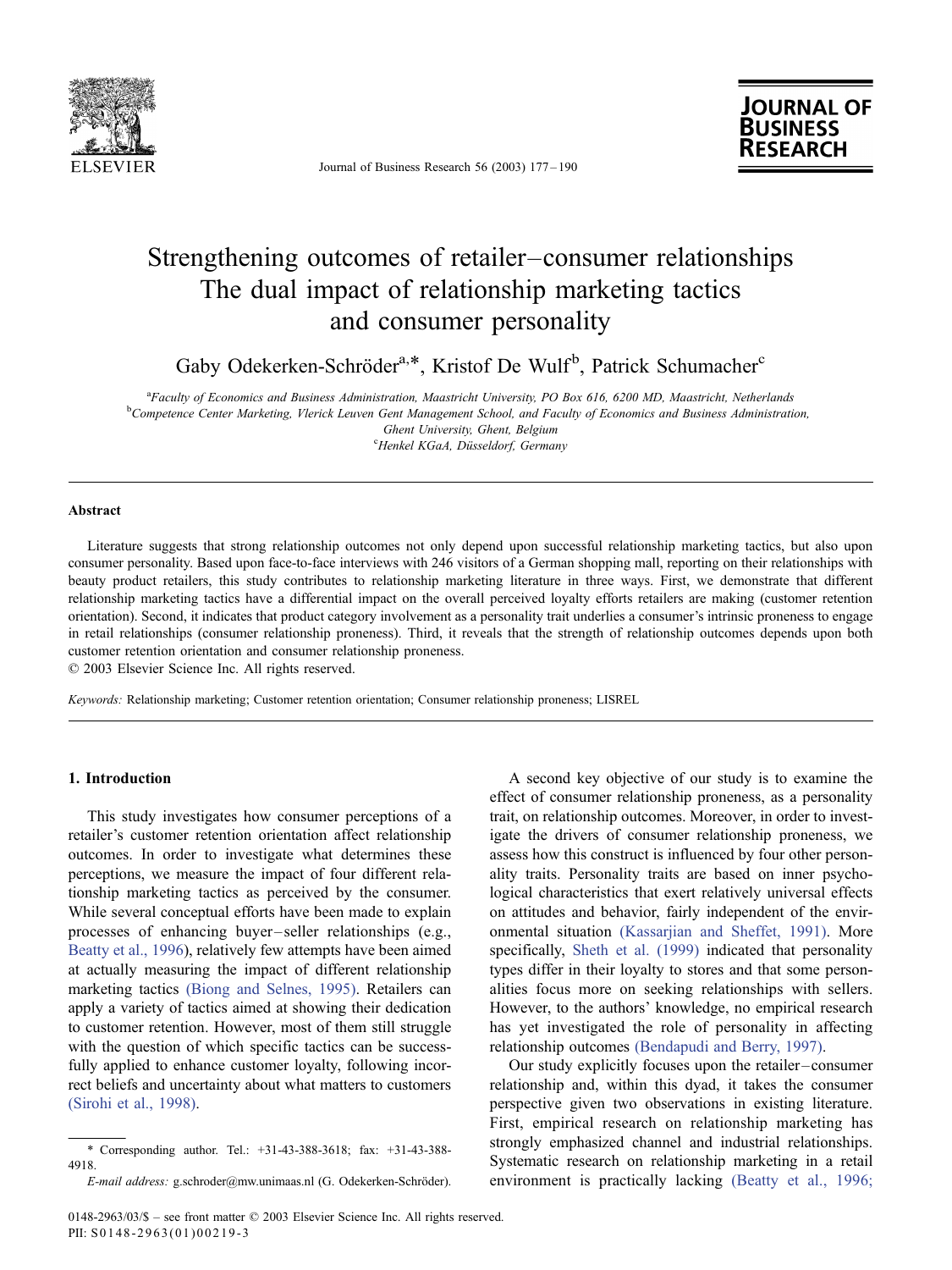Fournier, 1998; Singh and Sirdeshmukh, 2000). Nevertheless, the importance of relationship marketing research in a retail setting is generally acknowledged. [Taher et al. \(1996\),](#page--1-0) for instance, stressed that traditional store patronage is weakening due to new technologies, the appearance of internet stores, and consumers' time impoverishment. Second, relationship marketing has mainly been studied from a seller's perspective to the neglect of the buyer's perspective [\(Sheth and Parvatiyar, 1995\).](#page--1-0) Nevertheless, several academics recognize the importance of taking a buyer perspective in investigating relationships [\(Gruen, 1995; Naidu et al.,](#page--1-0) 1999). The assumption that a relationship can be formed with any buyer often leads sellers to waste valuable resources, simply because the buyer does not want a relationship.

## 2. Conceptual model and hypotheses

As adequate relationship marketing research is impossible without knowledge on the meaning of its core variable of interest, we define a relationship as ''one or more exchanges between a consumer and a retailer that are perceived by the consumer as being interrelated to potential past and future exchanges with the retailer.'' First, in line with [Webster](#page--1-0) (1992), we regard one exchange as a necessary and sufficient condition for a relationship to exist, marking the beginning of a continuum of relationships. Second, inspired by [Barnes](#page--1-0) (1997) postulating that no relationship will exist unless the customer feels that one exists, our definition focuses on the consumer's perspective. Third, it is generally recognized that a relationship exists if a buyer perceives his exchange(s) with the seller to be interrelated with potential past and future exchanges [\(Czepiel, 1990; Dwyer et al., 1987; Iacoubucci](#page--1-0) and Ostrom, 1996). As we regard relationships on a continuum, the objective of our study is to assess how relationship outcomes can be strengthened. Therefore, we include relationship satisfaction, trust, relationship commitment, and buying behavior as relationship outcomes.

As to the factors determining the strength of relationship outcomes, [Gwinner et al. \(1998\)](#page--1-0) claimed that strong relationship outcomes may depend not only upon the seller's strategy or implementation, but also on the preferences of the individual buyer. In line with their ideas, [Fig. 1](#page--1-0) shows our conceptual model integrating both potential drivers of retailer –consumer relationship outcomes. In order to enhance the interpretability of the model, we delineated three submodels within this overall model. Submodel 1 deals with relationship marketing tactics initiated by the retailer and their impact on this retailer's customer retention orientation. These aspects can be categorized as 'strategy or implementation' referred to by [Gwinner et al. \(1998\).](#page--1-0) Submodel 2 is related to a consumer's personality traits and their impact on this consumer's relationship proneness. This part of the model should reflect [Gwinner et al.'s \(1998\)](#page--1-0) idea of 'individual buyer preferences.' Submodel 3 includes the relationship outcomes relationship satisfaction, trust,

relationship commitment, and buying behavior, as well as the interrelationships between them. The variables included in Submodels 1 and 3 are related to consumer perceptions towards one specific retailer, while the variables included in Submodel 2 are retailer independent, representing general personality traits instead.

## 2.1. Submodel 1: the impact of relationship marketing tactics on customer retention orientation of the retailer

Literature does hardly provide guidelines related to the effect of different relationship marketing tactics on consumers' perceptions of a retailer's dedication towards customer loyalty. In order to address this issue, we assess the impact of four different types of relationship marketing tactics (communication, preferential treatment, personalization, and rewarding) on the customer retention orientation of the retailer.

#### 2.1.1. Customer retention orientation of the retailer

We define customer retention orientation of a retailer as ''a consumer's overall perception of the extent to which a retailer actively makes efforts that are intended to retain regular customers.'' Such efforts can relate to the product or service proposition, as well as to aspects of the relationship itself. We believe that this construct builds upon related concepts, such as ''relational selling behavior'' in a customer – salesperson relationship context [\(Crosby et al.,](#page--1-0) 1990) and ''market orientation'' [\(Narver and Slater, 1990\).](#page--1-0) Nevertheless, it differs in several ways. First, the concept of customer retention orientation of the retailer goes beyond the limited scope of salespersons' efforts emphasized in studies investigating relational selling behavior. Second, the difference between customer retention orientation of the retailer and market orientation primarily relates to the focal perspective that is taken. While both constructs share some underlying thoughts, consumer perceptions are at the basis of customer retention orientation (i.e., a consumer's perspective), whereas, in this context, the construct of market orientation would refer to an internal assessment a retailer makes related to the extent to which this retailer is oriented towards the market (i.e., ultimately a retailer's perspective). The concept of customer retention orientation most probably shows the strongest similarities with the construct of ''relationship investment'' often investigated in studies focusing upon a business-to-business (e.g., [Smith and Barclay, 1997\)](#page--1-0) or channel (e.g., [Anderson and Weitz, 1992; Ganesan, 1994\)](#page--1-0) context. Relationship investment is generally defined as the dedication of resources, efforts, and attention aimed at maintaining or enhancing relationships that do not have outside value and cannot be recovered if these relationships are terminated (e.g., [Smith, 1998\)](#page--1-0).

#### 2.1.2. Communication

We define communication as ''a consumer's perception of the extent to which a retailer keeps its regular customers